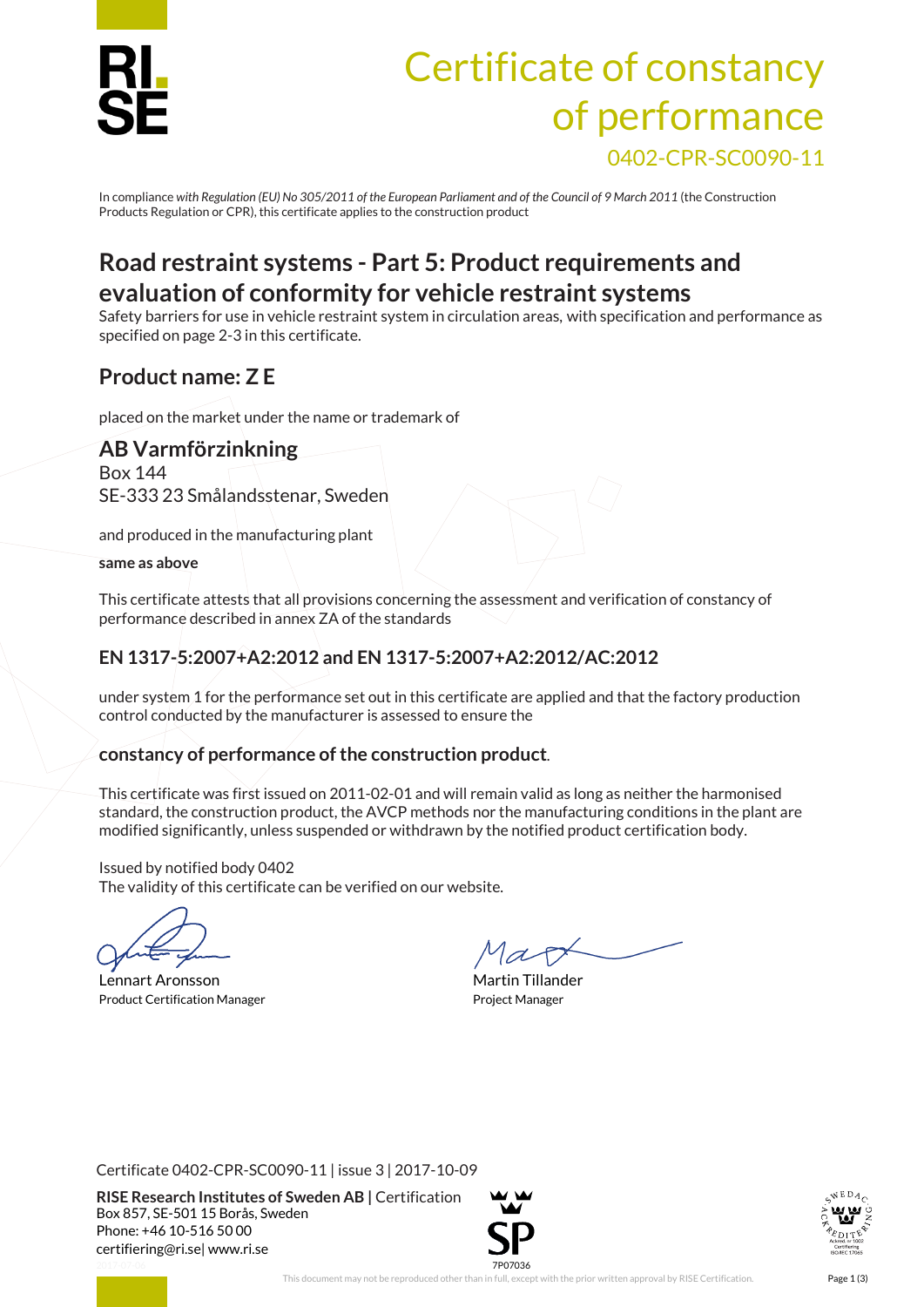

# Certificate of constancy of performance

## **Performance and specification**

#### **Classification according to EN 1317-5:2007+A2:2012/AC:2012 (EN 1317-2:2010)**

| <b>Product</b>                     | <b>Containment</b><br>level | Impact<br>severity level | Normalized<br>working width,<br>class [m] | <b>Normalized</b><br>dynamic<br>deflection, [m] | Normalized<br>vehicle<br>intrusion class<br>[m] |
|------------------------------------|-----------------------------|--------------------------|-------------------------------------------|-------------------------------------------------|-------------------------------------------------|
| Ellips ZE1*<br>CC2m                | N <sub>2</sub>              | A                        | W5(1.6)                                   | 1.5                                             |                                                 |
| Ellips Z E2*<br>CC2m               | N2                          | A                        | W3(1.1)                                   | 0.9                                             |                                                 |
| Ellips Z E2*<br>CC3m               | N <sub>2</sub>              | A                        | W3(1.0)                                   | 1.0                                             |                                                 |
| Ellips Z E2*<br>CC <sub>4m</sub>   | N2                          | A                        | W5(1.6)                                   | 1.5                                             |                                                 |
| Ellips Z E2<br>CC <sub>5m</sub>    | N2                          | A                        | W5(1.6)                                   | 1.5                                             |                                                 |
| Ellips Z E2*<br>CC <sub>6m</sub>   | N2                          | A                        | W5(1.6)                                   | 1.5                                             |                                                 |
| Ellips $Z E3^*$<br>CC4m            | N2                          | $\overline{B}$           | W3(1.1)                                   | 0.9                                             |                                                 |
| Ellips $ZE3^*$<br>CC <sub>4m</sub> | H1                          | B                        | W5(1.7)                                   | 1.5                                             | VI6(1.9)                                        |
| Ellips $Z E3^*$<br>CC4m<br>$TTI*$  | L1                          | B                        | W5(1.7)                                   | 1.5                                             | VI6(1.9)                                        |

\*ITT

#### **Classification according to EN 1317-5:2007+A2:2012/AC:2012**

| Product     | <b>Durability</b>                          | Resistance to snow removal class                                                                |  |
|-------------|--------------------------------------------|-------------------------------------------------------------------------------------------------|--|
| Ellips Z E1 | Hot dip galvanized,<br>acc. to EN ISO 1461 | Class 1 - Yield strength $R_{eh}$ $\leq$ 530 MPa<br>Class 3 - Yield strength $R_{eh}$ > 530 MPa |  |
| Ellips Z E2 | Hot dip galvanized,<br>acc. to EN ISO 1461 | Class 4                                                                                         |  |
| Ellips Z E3 | Hot dip galvanized,<br>acc. to EN ISO 1461 | Class 4                                                                                         |  |

Map Certificate 0402-CPR-SC0090-11 | issue 3 | 2017-10-09

**RISE Research Institutes of Sweden AB |** Certification